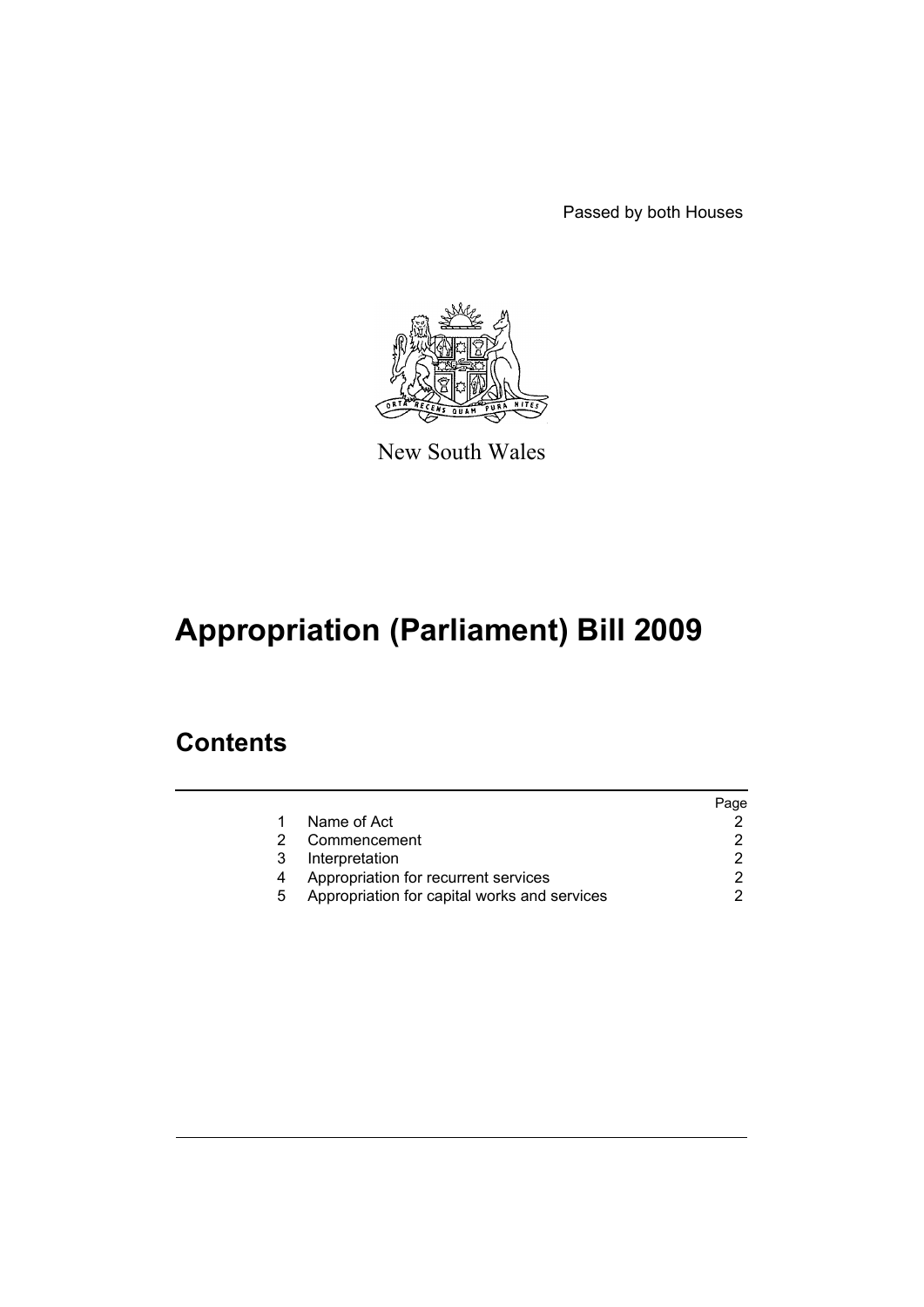*I certify that this public bill, which originated in the Legislative Assembly, has finally passed the Legislative Council and the Legislative Assembly of New South Wales.*

> *Clerk of the Legislative Assembly. Legislative Assembly, Sydney, , 2009*



New South Wales

## **Appropriation (Parliament) Bill 2009**

Act No , 2009

An Act to appropriate out of the Consolidated Fund sums for the recurrent services and capital works and services of the Legislature for the year 2009–10.

*I have examined this bill and find it to correspond in all respects with the bill as finally passed by both Houses.*

*Assistant Speaker of the Legislative Assembly.*